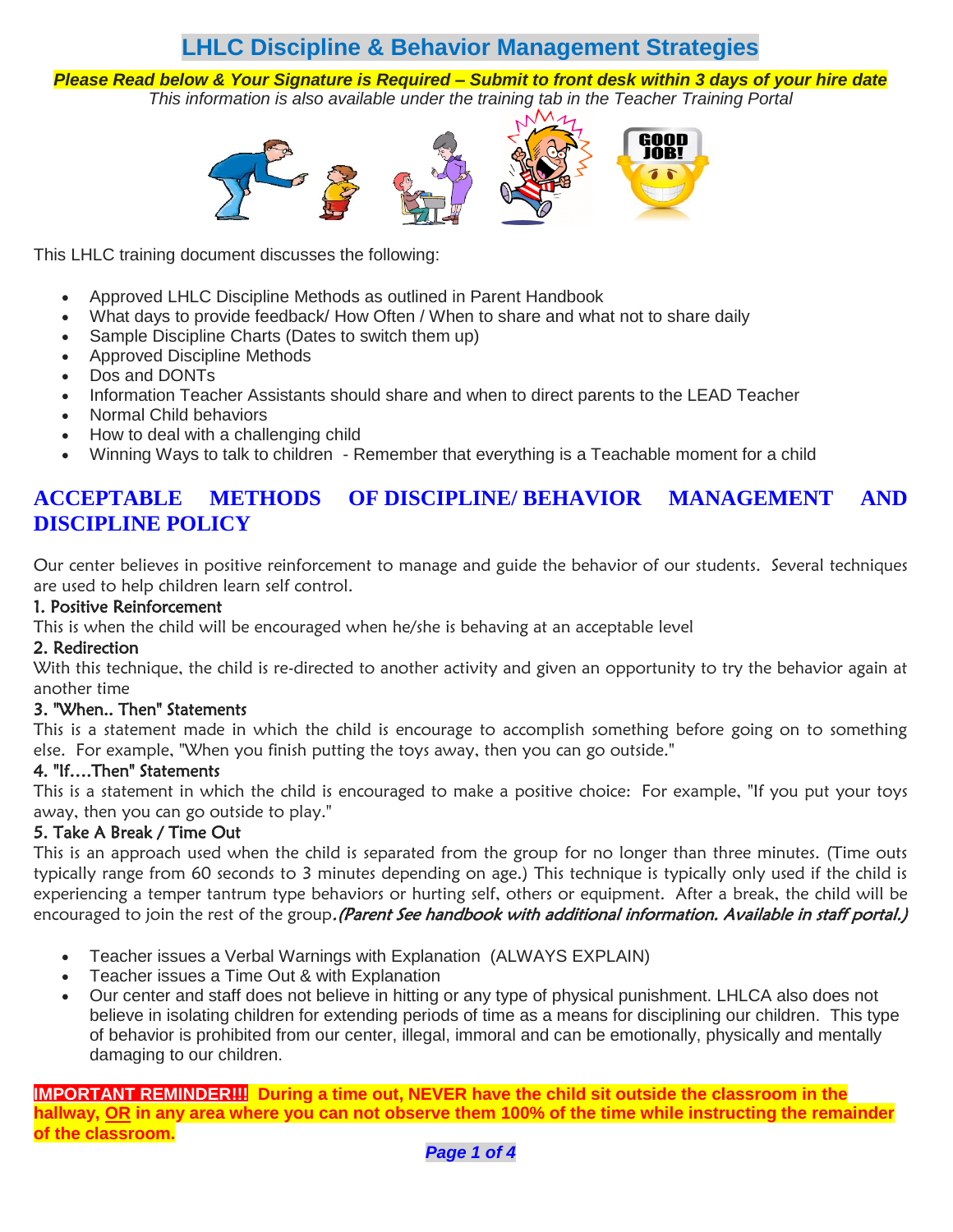

#### *LHLC Discipline Reminders:*

- Discipline with Love, Speak & Redirect in a Loving Manner and NEVER o[ut of](https://creativecommons.org/licenses/by-nc/3.0/) Frustration
- Only use a Firm approach if there is an immediate safe[ty con](https://creativecommons.org/licenses/by-nc/3.0/)cern and a child is about to get hurt
- Don't Clap your hands at a child
- No yelling**, No hitting/ NO Pinching/ No grabbing a body part harshly / No pushing a Forehead etc.**
- **Don't Appear IRRITATED when talking to a child or disciplining a child. REMEMBER this is a TEACHABLE MOMENT**
- Don't go back and forth with a child -- Remember you are the ADULT
- Don't belittle or berate a child or make them feel bad (continued on next page)
- Don't just focus on the child when they are cutting up, be sure to focus of their good behavior so they are getting positive attention for that also. The positive reinforcement helps. It also sets the child up for success since we are giving them positive reinforcement and catching them being good. Say," I love how you are sitting", "I love how you are waiting your turn, " I love how you are sharing"
- **SUPER IMPORTANT: Remember every day is a new day. Wipe the slate clean and start over. Don't penalize a child for bad behavior the day before or the week before. Everything incident should be treated like an isolated event.**



When to communicate information: *(\*And the EXCEPTION to the rule)*

- Don't provide negative feedback to parent on Mondays. Let them know they are adjusting from the weekend. Let them know as a teacher you prefer to give feedback on Tuesday or mid-week to gauge how they transitioned. For any student that is having discipline issues or any difficulty, share with the parent a list of things they need to work on and advise them that you will check in on a weekly to bi-weekly basis to give them an opportunity to correct the behavior, respond to the discipline chart etc. as most children do not adjust in 1 day and this will prevent daily follow-up knowing that they are still working on the behavior.
- Note: Daily updates are not necessary because then the same info is being repeated and the child is working on the behavior skills. **You Don't want to report all incidents as sometimes when that happens the teacher loses credibility, or the parent feels like the teacher doesn't like the child.**
- We recommend checking in with parents everything Thursday (so as not to provide bad feedback on Fridays) the last day of the week where the parent is upset the whole weekend
- **The only exception to this rule is if a child is hitting the teacher and other children or being violent, if a child is using profanity, kicking, repeatedly biting/scratching/yelling at the teacher and refuses to comply with teacher instruction. Any behavior that will get a child immediately dismissed must be communicated regularly to a parent as those matters are urgent and there is limited time to correct the behavior.**
- **Normal child behavior such as the following items listed below are not grounds to be dismissed from the program and should not be communicated daily, but teachers can give a weekly/every other week check-in to parents as they are working to help the child progress and work on the skills to help the child get the maximum benefit of the program. Examples of these behaviors are listed below:**
	- $\circ$  not sitting in the seat.
	- o not listening at circle time
	- $\circ$  running in the hallway
	- $\circ$  playing in the water in the bathroom
	- o not doing their classwork
	- o Participating in activities
	- o typical children behaviors, etc. *Page 2 of 4*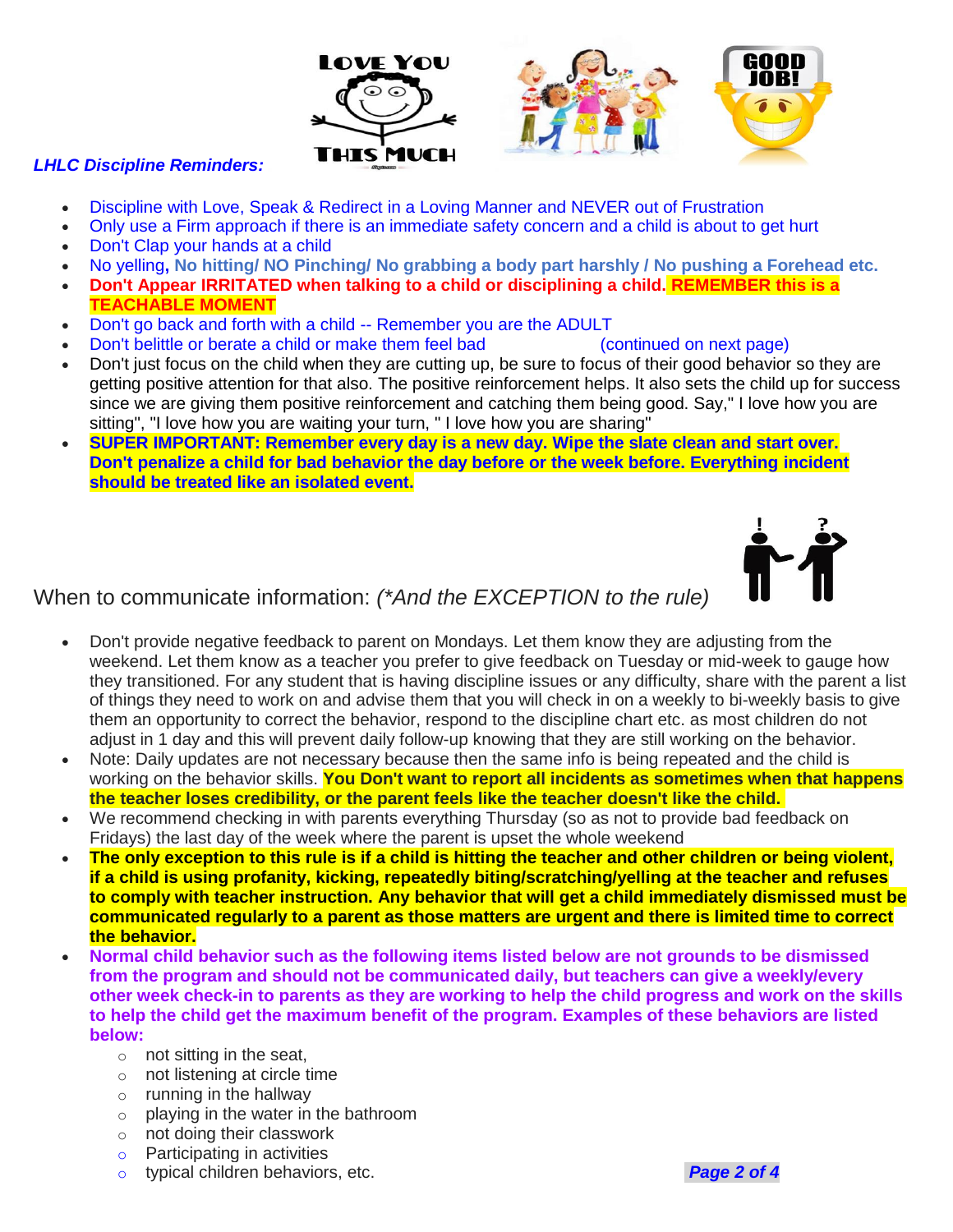- **When teachers provide feedback be sure to give tangible/concrete and specific suggestions at home to assist.**
	- o *EXAMPLES:*
	- o establish reward incentives (include on index cards to earn and select)
	- $\circ$  purchase different LARGE sand timers from lakeshore learning center (1 minute Sand timer, 3 minutes, 5 minute, 10 minutes, 20 minutes) to help lengthen attention span and provide instructions

on how to use for ideal improvement

# **Teacher Assistants:**

- Teachers Assistants are not allowed to give negative feedback to parents. In general, *TAs are are only allowed to give positive feedback as more training is required*. They can only let the parent know everything is fine. **If it is not fine,** the LEAD TEACHER must communicate with the parent prior to their departure from the school. If the parent has additional questions the TA must advise the parent to touch basis with the teacher the following day in the am, or advise them that you will relay the message with the parent and that they will connect with the parent the following morning or during naptime.
	- *The exception to this rule is LEAD Co-teachers like Maricela & Jessenia. All other TAs must direct the communication to go through the lead teacher only.*
	- *Again, TAs can give reminders about field trips, advise of replacement items needed like clothing, milk, pull-ups baby wipes, etc.*

**Lead Teachers,** Please share the following by 9/13/18.

- Please advise of chart and system selected by end of week and implement/post in your classroom by 9/13/18
	- o Reward System and Behavior Chart should include one or more of the following examples:
		- **■** Stickers
		- **EXEC** Treats, rewards/Certificates
		- treasure chest box, etc.



## **Shay or Cathy will be checking in each classroom on Thursday 9/13 to see your discipline/behavior chart**

• **Your chart should be large, colorful and easy to read/understand by the children,etc**

## *Examples are of charts are as follows:*

- Happy face, Okay Face , Sad Face Chart *(good for older 15 months to two year olds)*
- Green light, yellow light, red light *(good for 15 months to two year olds)*
- Weekly Pot of gold --> Rainbow to end the pot of gold at end of week *(better for two - six year olds)*
- Super hero chart ---> Ready to fly, losing power, and other items listed (teacher decides appropriate options) *(better for two - six year olds)*
- Hollywood theme ---> Google and come up with ideas *(better for two - six year olds)*
- Basketball chart ---> sit out on bench, finals, point guard, make a basket, 3 pointer... something like this but you will need to be creative *(better for two - six year olds)*
- *Reminder: the positive/good should always be at the top of the chart or on the left of the chart and then work your way down or from left to right)*